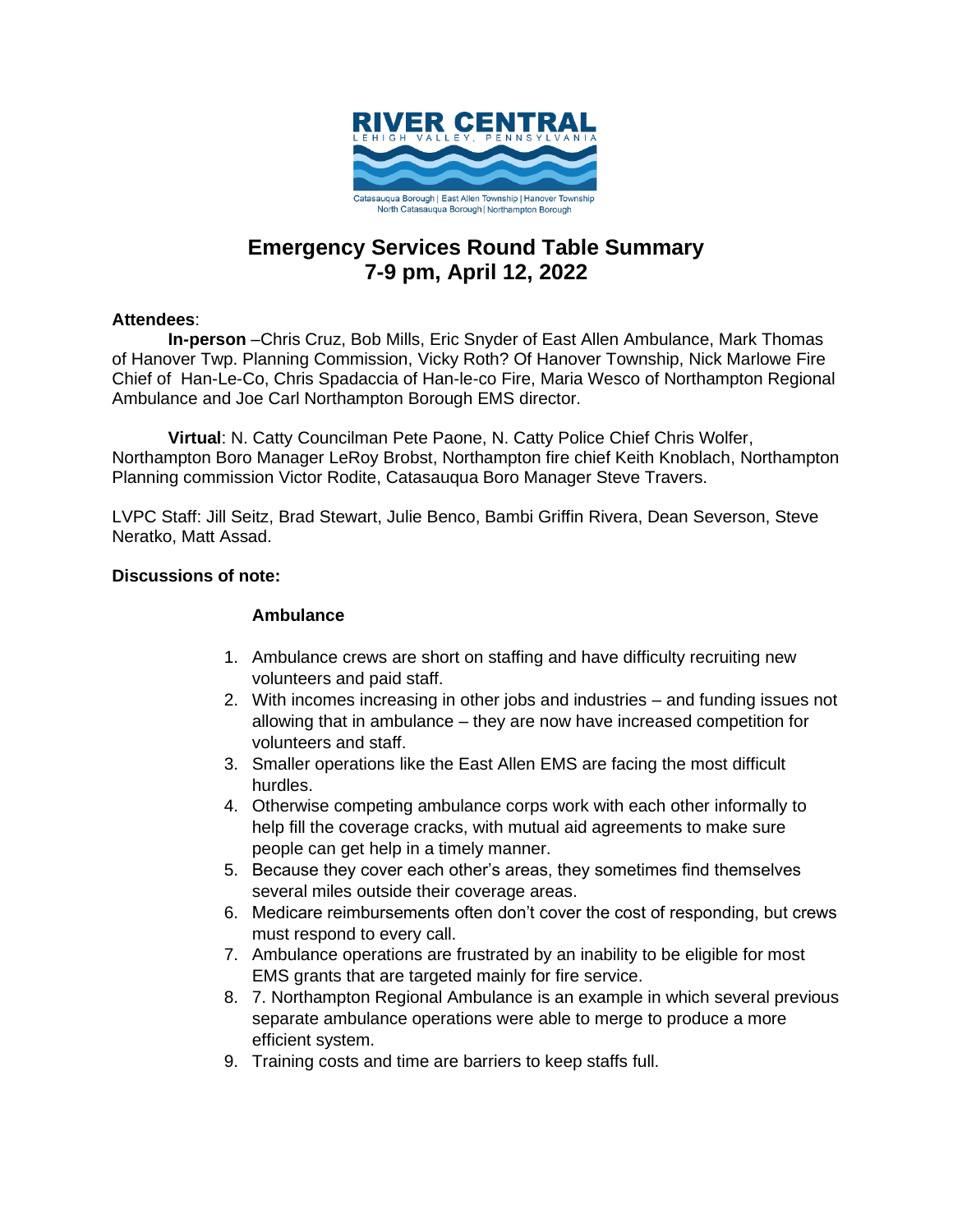## **Fire**

- 1. Fire Crews are facing a shortage of volunteers, with Han-Le-Co often having only about 6 firefighters that can be counted on to show up for emergencies.
- 2. Fire companies also face funding shortage, but do have greater access to grants and usually get some stipend from municipalities they cover.
- 3. They also have mutual aid agreements to cover neighboring areas when those crews are busy or need extra help.
- 4. Few employers allow workers to leave for fire emergencies a change from the distant past.
- 5. Han-Le-Cos location is no longer convenient for volunteers who often live several miles from the firehouse.
- 6. Traffic and development have extended response times, both for volunteers getting to the firehouse and crews getting to emergencies.
- 7. Training time and costs are barriers to keeping staffs full. Most fire crews pay for training that can take as many as 200 hours, but volunteers usually have to pay the cost upfront, and wait for reimbursement.
- 8. Buildings often warehouses -- in the River Central area are now bigger and more difficult to protect that 20 years ago, but staffing is smaller and response times are higher. "The Days Inn used to be our biggest building," said Han-Le-Co Fire Chief Nick Marlowe. Now we have warehouses and an expanding B.Bbaun".

# **Police**

- 1. River Central area police have barriers to responding to incidents on the region's growing and increasingly used trail network because vehicles don't fit on the trail and mile markers don't give people needing help a clear picture of where they are.
- 2. With locked trail heads barriers allow walkers and rollers but nothing bigger. Some police and fire don't have access to open the gates that are used.

# EMA

- 1. EMA is often forgotten at the local level, with most grants and funding only available on the regional basis.
- 2. North Catty EMA Director Joe Carl said he'd like to see more coordination with the county. For example, he said Northampton County hasn't allowed him to have a county radio to hear what is happening outside his borough.
- 3. Only source of money is municipality, but as the borough grows, the expense and complexity of emergency logistics grows.
- 4. "It's not sustainable," Carl said.

## **What will help**